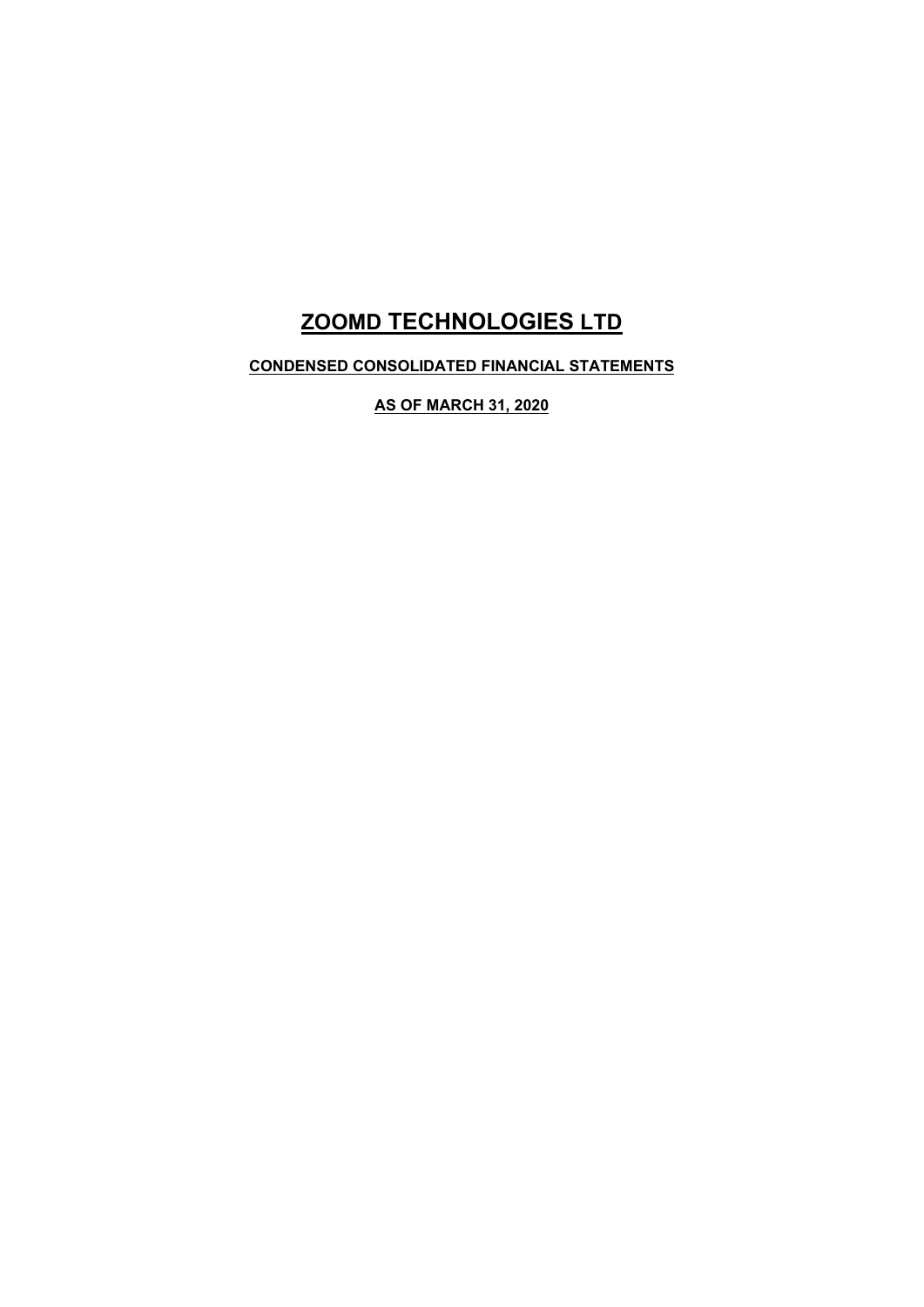# **ZOOMD TECHNOLOGIES LTD**

### **UNAUDITED CONDENSED CONSOLIDATED FINANCIAL STATEMENTS**

### **AS OF MARCH 31, 2020**

### **TABLE OF CONTENTS**

**Page** 

### **Financial Statements:**

| Statements of financial position  |      |
|-----------------------------------|------|
| Statements of Income              | 3    |
| Statements of Changes in Equity   |      |
| Statements of Cash Flows          | 5-6  |
| Notes to the Financial Statements | 7-9. |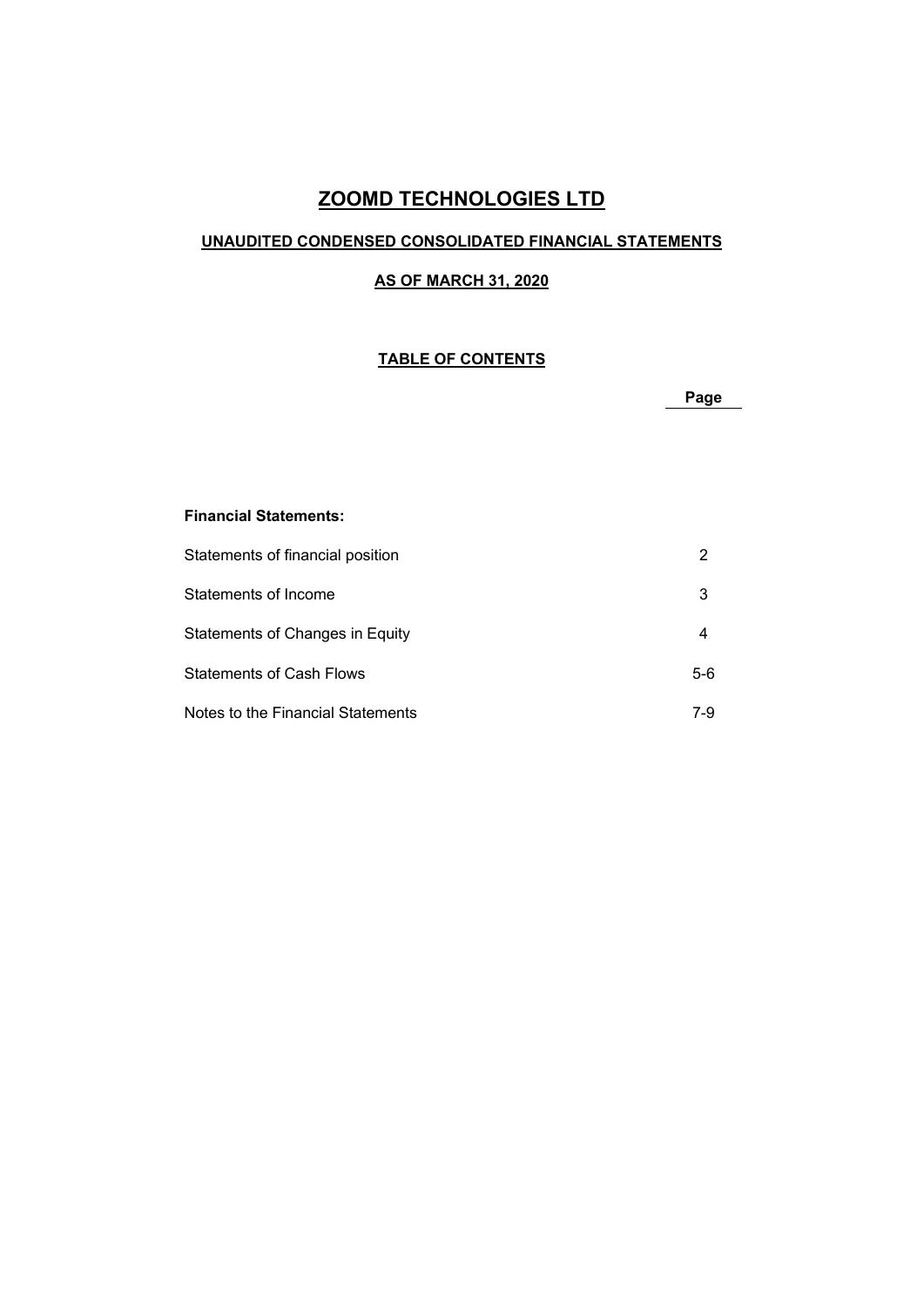### **UNAUDITED CONSOLIDATED STATEMENTS OF FINANCIAL POSITION (USD in thousands)**

|                                                         | March 31, | December 31, |
|---------------------------------------------------------|-----------|--------------|
|                                                         | 2020      | 2019         |
| <b>Assets</b>                                           |           |              |
| <b>Current assets</b>                                   |           |              |
| Cash and cash equivalents                               | 4,319     | 5,890        |
| Trade receivables                                       | 4,614     | 4,628        |
| Other receivables and prepaid expenses                  | 563       | 961          |
|                                                         | 9,496     | 11,479       |
| <b>Non-current assets</b>                               |           |              |
| Pledged long term deposit                               | 147       | 159          |
| Fixed assets, net                                       | 94        | 99           |
| Rights to use assets                                    | 1,792     | 1,739        |
| Intangible assets                                       | 12,097    | 12,547       |
|                                                         | 14,130    | 14,544       |
|                                                         |           |              |
| <b>Total assets</b>                                     | 23,626    | 26,023       |
| <b>Equity and liabilities</b>                           |           |              |
| <b>Current liabilities</b>                              |           |              |
| Trade payables                                          | 2,227     | 3,186        |
| Other payables and accrued expenses                     | 3,622     | 3,260        |
|                                                         | 5,849     | 6,446        |
| <b>Non-current liabilities</b>                          |           |              |
| <b>IIA liability</b>                                    | 433       | 433          |
| Lease liability                                         | 1,022     | 1,105        |
| Reserve for employee benefits                           | 163       | 168          |
|                                                         | 1,618     | 1,706        |
| <b>Shareholders' equity</b>                             |           |              |
| Share capital and premium                               | 39,035    | 39,035       |
| Reserve from share-based payment transactions and other |           |              |
| reserves                                                | 4,838     | 4,790        |
| Accumulated deficit                                     | (27, 714) | (25, 954)    |
|                                                         | 16,159    | 17,871       |
| <b>Total equity and liabilities</b>                     | 23,626    | 26,023       |

### **The financial statements were approved by the board of directors of the company on May 26, 2020.**

| "Amit Bohenskv"       | "Ofer Eitan"      | "Tsvika Adler" |
|-----------------------|-------------------|----------------|
| <b>Amit Bohensky</b>  | <b>Ofer Eitan</b> | Tsvika Adler   |
| Chairmen of the board | <b>CEO</b>        | <b>CFO</b>     |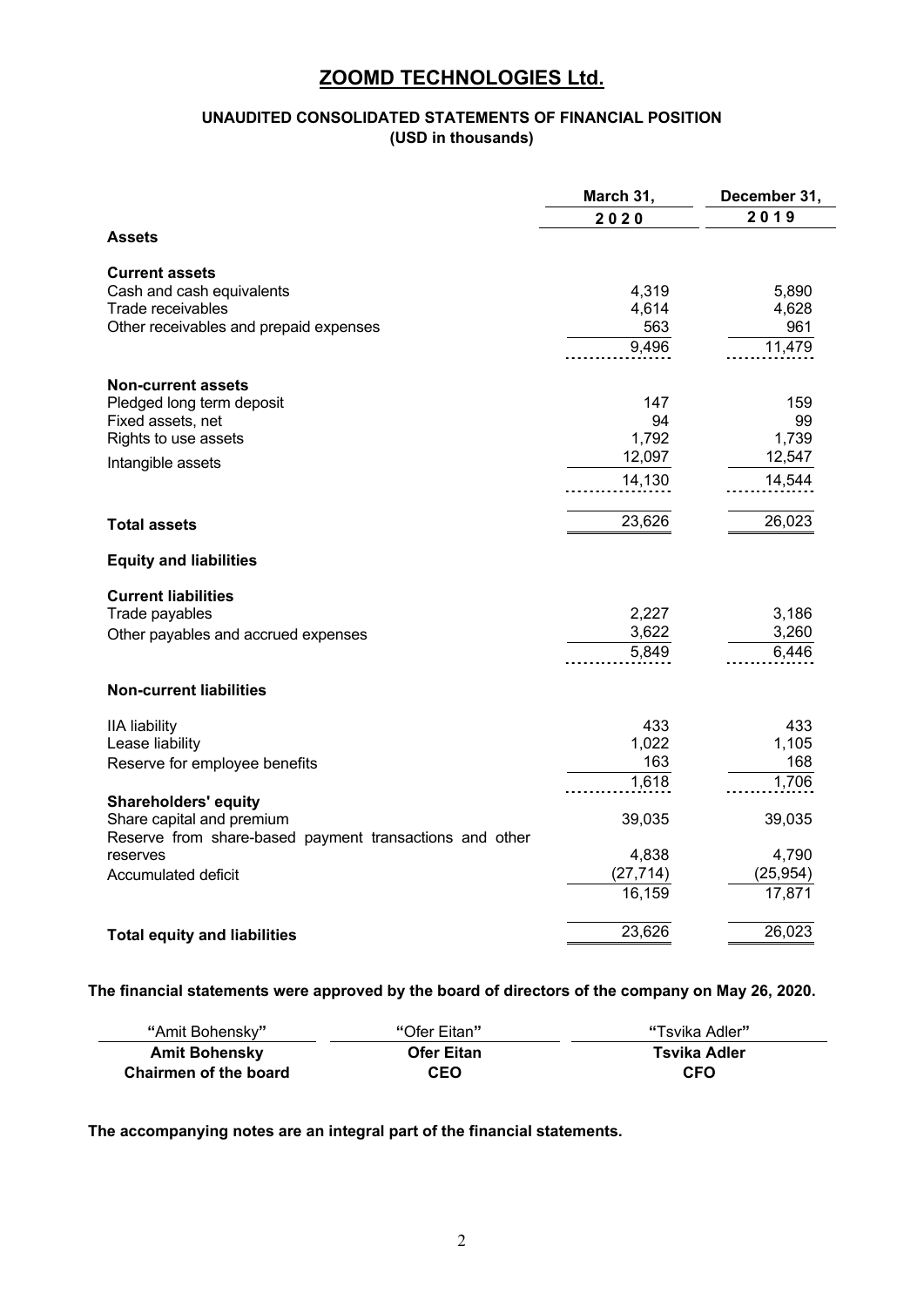### **UNAUDITED CONSOLIDATED STATEMENTS OF INCOME AND COMPREHENSIVE INCOME (USD in thousands)**

|                                                      | For the three months<br>ended March 31, | Year ended<br>December 31, |           |
|------------------------------------------------------|-----------------------------------------|----------------------------|-----------|
|                                                      | 2020                                    | 2019                       | 2019      |
| Revenue                                              | 6,513                                   | 6,899                      | 27,052    |
| Cost of sales and services                           | 4,545                                   | 4,951                      | 19,105    |
| <b>Gross profit</b>                                  | 1,968                                   | 1,948                      | 7,947     |
| <b>Operating costs and expenses</b>                  |                                         |                            |           |
| Research and development expenses                    | 1,520                                   | 1,054                      | 4,916     |
| Selling, administrative and general expenses         | 1,962                                   | 1,326                      | 6,439     |
|                                                      | 3,482                                   | 2,380                      | 11,355    |
| <b>Operating Loss</b>                                | (1, 514)                                | (432)                      | (3,408)   |
| Listing expenses                                     |                                         |                            | (1, 519)  |
| Finance Income                                       | 8                                       | 118                        | 6         |
| Finance expense                                      | (254)                                   | (123)                      | (1, 375)  |
| Finance income (expense), net                        | (246)                                   | (5)                        | (2,888)   |
| <b>Net and comprehensive Loss</b>                    | (1,760)                                 | (437)                      | (6, 296)  |
| Net loss per share:                                  |                                         |                            |           |
| Basic and diluted                                    | 0.02                                    | 0.05                       | 0.07      |
| Shares used in calculation of net loss per<br>share: |                                         |                            |           |
| <b>Basic</b>                                         | 100,103,261                             | 79,081,592                 | 87,524,94 |
| <b>Diluted</b>                                       | 100,103,261                             | 79,081,592                 | 87,524,94 |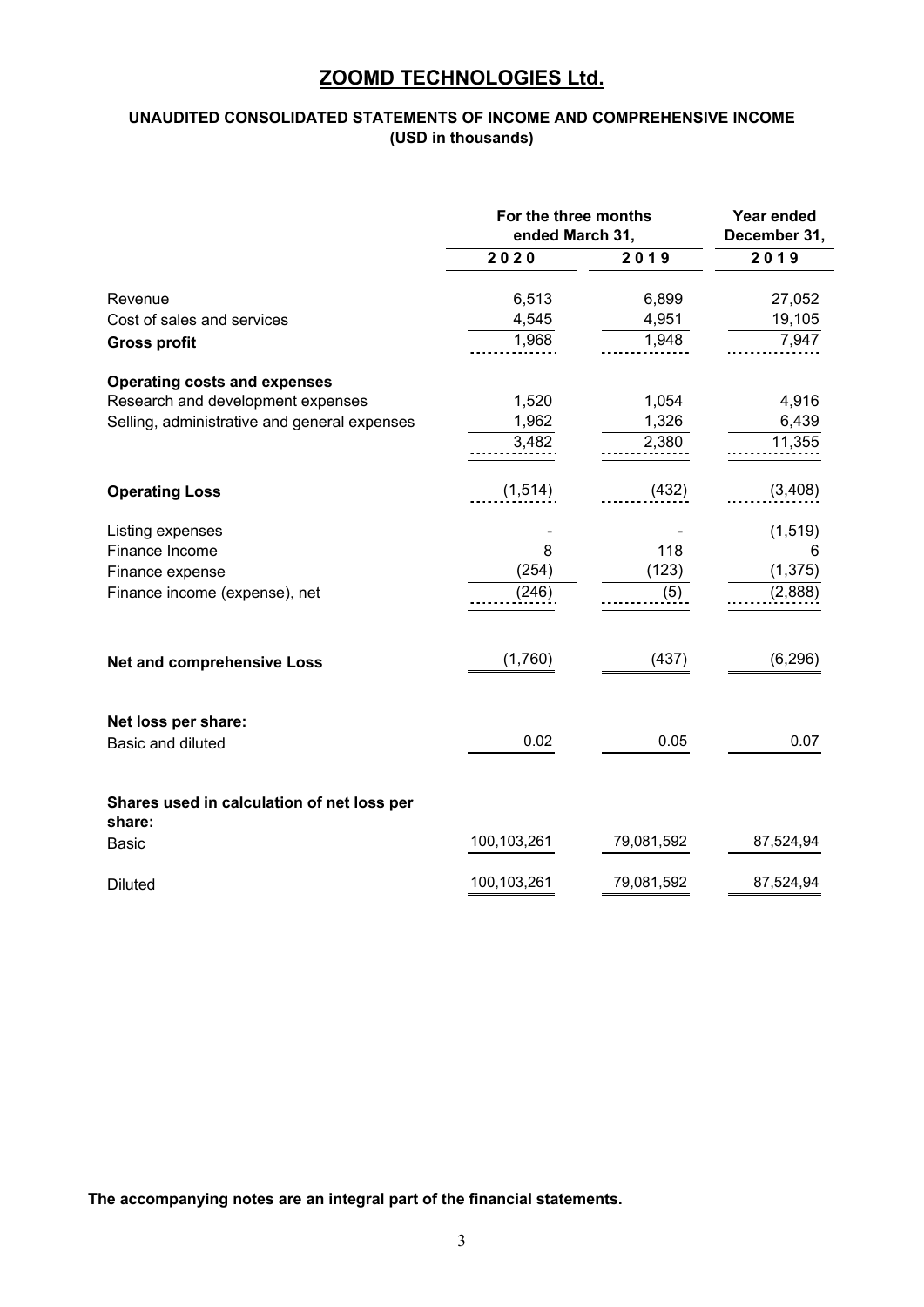### **UNAUDITED CONSOLIDATED STATEMENTS OF CHANGES IN EQUITY (USD in thousands)**

|                                                | Share capital | <b>Share</b><br>capital and<br>premium | <b>Reserve for</b><br>share-based<br>payment<br>transactions<br>and other<br>reserves | <b>Accumulated</b><br>deficit | <b>Total</b><br>shareholders'<br>equity |
|------------------------------------------------|---------------|----------------------------------------|---------------------------------------------------------------------------------------|-------------------------------|-----------------------------------------|
| Balance - January 1, 2020                      | 93,265,918    | 37,515                                 | 6,310                                                                                 | (25, 954)                     | 17,871                                  |
| Share-based compensation                       |               |                                        | 48                                                                                    |                               | 48                                      |
| Exercise of options                            | 23,804        | $(\dot{ }^{\ast })$<br>۰               |                                                                                       |                               |                                         |
| Loss for the period                            |               |                                        |                                                                                       | (1,760)                       | (1,760)                                 |
| <b>Balance - March 31, 2020</b><br>(Unaudited) | 93,289,722    | 37,515                                 | 6,358                                                                                 | (27, 714)                     | 16,159                                  |

|                                                    | Share capital | <b>Share</b><br>capital and<br>premium | Reserve for<br>share-based<br>payment<br>transactions<br>and other<br>reserves | <b>Accumulated</b><br>deficit | Total<br>shareholders'<br>equity |
|----------------------------------------------------|---------------|----------------------------------------|--------------------------------------------------------------------------------|-------------------------------|----------------------------------|
| Balance - January 1, 2019<br>Profit for the period | 73,758,097    | 27,898<br>-                            | 4,170                                                                          | (19, 658)<br>(437)            | 12,410<br>(437)                  |
| Share-based compensation                           | ۰             | ۰                                      | 286                                                                            | ۰                             | 286                              |
| <b>Balance - March 31, 2019</b><br>(Unaudited)     | 73,758,097    | 27,898                                 | 4,456                                                                          | (20, 095)                     | 12,259                           |

|                                | Share capital | <b>Share</b><br>capital and<br>premium | <b>Reserve for</b><br>share-based<br>payment<br>transactions<br>and other<br>reserves | <b>Accumulated</b><br>deficit | Total<br>shareholders'<br>equity |
|--------------------------------|---------------|----------------------------------------|---------------------------------------------------------------------------------------|-------------------------------|----------------------------------|
| Balance - January 1, 2019      | 73,758,097    | 27,898                                 | 4,170                                                                                 | (19,658)                      | 12,410                           |
| Conversion of convertible loan | 5,970,069     | 3,672                                  |                                                                                       |                               | 3,672                            |
| <b>Exercise of warrants</b>    | 1,927,053     | 1,485                                  |                                                                                       |                               | 1,485                            |
| Share-based compensation       |               |                                        | 621                                                                                   |                               | 621                              |
| Exercise of options            | 35,709        | $(\dot{r})$                            |                                                                                       |                               |                                  |
| Issuance of shares (net of     |               |                                        |                                                                                       |                               |                                  |
| issuance expenses)             | 11,574,990    | 4,460                                  | 1,519                                                                                 |                               | 5,979                            |
| Loss for the year              |               |                                        |                                                                                       | (6, 296)                      | (6, 296)                         |
| Balance - December 31, 2019    | 93,265,918    | 37,515                                 | 6,310                                                                                 | (25, 954)                     | 17,871                           |

(\*) Less than 1 thousand dollars.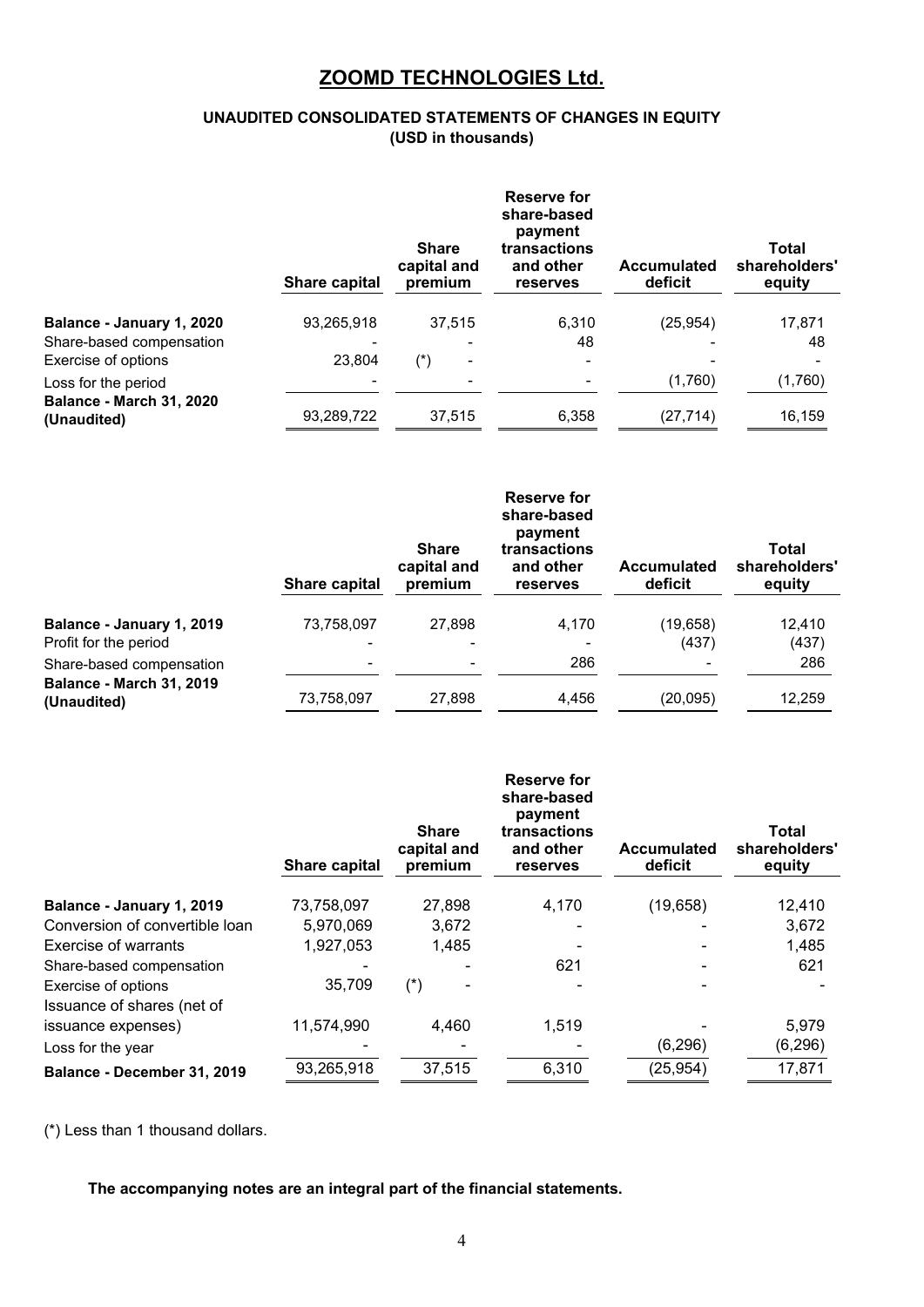### **UNAUDITED CONSOLIDATED STATEMENTS OF CASH FLOWS (USD in thousands)**

|                                                                                                                        | For the three months ended<br>March 31, | Year ended<br>December 31, |              |
|------------------------------------------------------------------------------------------------------------------------|-----------------------------------------|----------------------------|--------------|
|                                                                                                                        | 2020<br>2019                            |                            | 2019         |
|                                                                                                                        |                                         | <b>Unaudited</b>           |              |
| <b>Cash flows - operating activities</b><br>Loss from operations<br>Adjustments to reconcile net loss to net cash from | (1,760)                                 | (437)                      | (6, 296)     |
| operating activities (Appendix A)                                                                                      | 700                                     | (963)                      | 4,075        |
| Net cash used in operating activities                                                                                  | (1,060)                                 | (1,400)                    | (2,221)      |
| <b>Cash flows - investing activities</b><br>Investment in bank deposits<br>Purchase of property, plant, and equipment  | 12<br>(4)                               | (2)<br>(14)                | (89)<br>(96) |
| Net cash generated from (used in) investing<br>activities                                                              | 8                                       | (16)                       | (185)        |
| <b>Cash flows - financing activities</b>                                                                               |                                         |                            |              |
| Lease liabilities                                                                                                      | (176)                                   |                            | (147)        |
| Exercise of options                                                                                                    | $(*)$                                   |                            | $(*)$        |
| <b>Issuance of shares</b>                                                                                              |                                         |                            | 4,782        |
| <b>Exercise of warrants</b>                                                                                            |                                         |                            | 57           |
| Net cash generated from (used in) financing<br>activities                                                              | (176)                                   |                            | 4,692        |
| Increase (Decrease) in cash and cash<br>equivalents                                                                    | (1,228)                                 | (1, 416)                   | 2,286        |
| Cash and cash equivalents at the beginning<br>of the financial year                                                    | 5,890                                   | 3,604                      | 3,604        |
| Erosion of cash and cash equivalents                                                                                   | (343)                                   |                            |              |
| Cash and cash equivalents of the end of the<br>financial year                                                          | 4,319                                   | 2,188                      | 5,890        |

(\*) Less than 1 thousand dollars.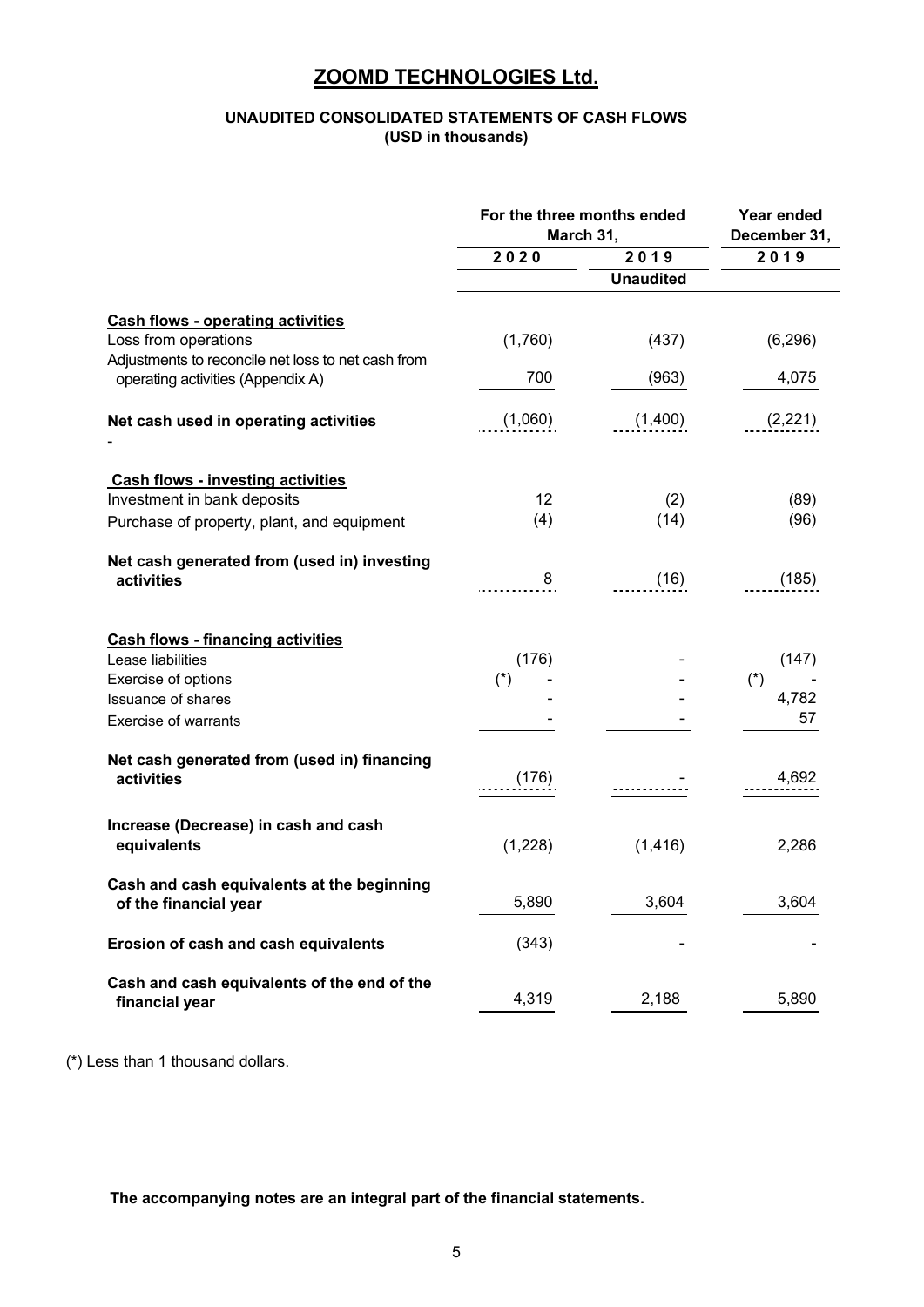### **UNAUDITED APPENDICES TO CONDENSED CONSOLIDATED STATEMENTS OF CASH FLOWS (USD in thousands)**

|    |                                                                                                                                                          | For the three months ended<br>March 31, |                  | Year ended<br>December 31, |  |
|----|----------------------------------------------------------------------------------------------------------------------------------------------------------|-----------------------------------------|------------------|----------------------------|--|
|    |                                                                                                                                                          | 2020                                    | 2019             | 2019                       |  |
|    |                                                                                                                                                          |                                         | <b>Unaudited</b> |                            |  |
|    | <b>Cash flows from operating activities</b>                                                                                                              |                                         |                  |                            |  |
| А. | Adjustments to reconcile net profit to<br>net cash from operating activities                                                                             |                                         |                  |                            |  |
|    | Depreciation and amortization                                                                                                                            | 619                                     | 457              | 2,162                      |  |
|    | Change in employee benefit liabilities, net                                                                                                              | (5)                                     | 5                | 14                         |  |
|    | Cost of share-based payment                                                                                                                              | 48                                      | 286              | 621                        |  |
|    | Listing expenses                                                                                                                                         |                                         |                  | 1,519                      |  |
|    | Convertible loans and warrants revaluation                                                                                                               |                                         | (41)             | 1,118                      |  |
|    | Finance expenses net                                                                                                                                     | 201                                     |                  | (129)                      |  |
|    | <b>Changes in assets and liabilities:</b><br>Decrease (increase) in trade receivables<br>and other receivables<br>Increase (decrease) in trade and other | 412                                     | (979)            | (1,965)                    |  |
|    | payables, and other current and non-                                                                                                                     |                                         |                  |                            |  |
|    | current liabilities                                                                                                                                      | (605)                                   | (694)            | 751                        |  |
|    | Changes in IIA liabilities                                                                                                                               |                                         | 3                | (46)                       |  |
|    |                                                                                                                                                          | 670                                     | (963)            | 4,045                      |  |
|    | <b>Interest Payments</b>                                                                                                                                 | 30                                      |                  | 30                         |  |
|    | Total                                                                                                                                                    | 700                                     | (963)            | 4,075                      |  |
| В. | <b>Significant non-cash transactions:</b>                                                                                                                |                                         |                  |                            |  |
|    | Conversion of Convertible loans                                                                                                                          |                                         |                  | 3,672                      |  |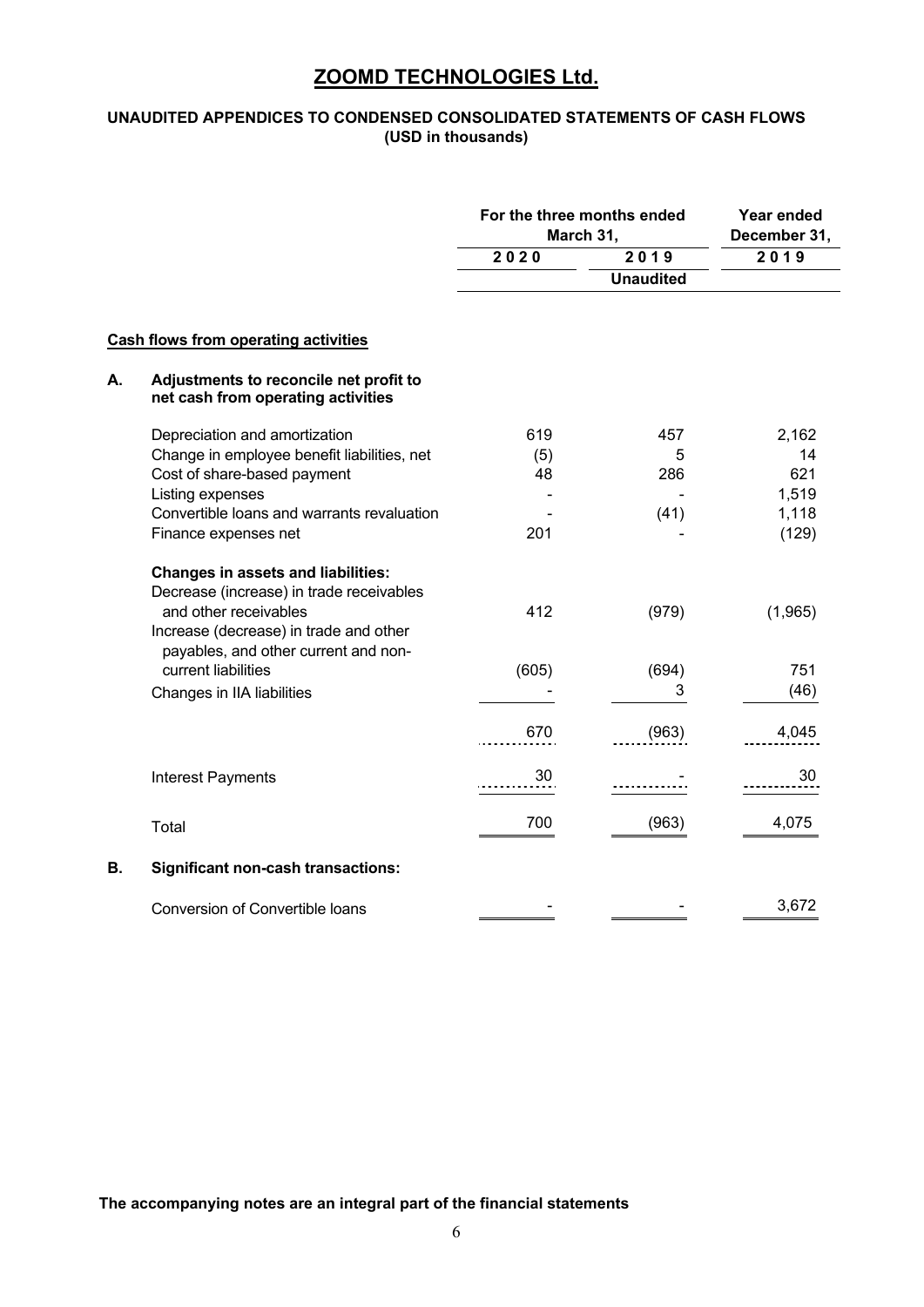#### **NOTES TO UNAUDITED CONSOLIDATED FINANCIAL STATEMENTS (USD in thousands)**

#### **NOTE 1 - DESCRIPTION OF BUSINESS AND GENERAL**

#### **A. Description of Business:**

Zoomd Technologies Ltd. (formerly DataMiners Capital Corp.) (the "**Company**") was incorporated under the *Business Corporations Act* (Alberta) on October 1, 2013 and completed its initial public offering on May 29, 2014. The Company was designated as a Capital Pool Company as such term is defined by Policy 2.4 ("**Policy 2.4**") of the TSX Venture Exchange (the "**TSXV**") with no commercial operations or assets other than cash and its only business being the identification and evaluation of assets or businesses with a view to completing a "Qualifying Transaction" as such term is defined by Policy 2.4.

On May 28, 2019, the Company, Zoomd Ltd. ("**Zoomd**") and Dotima 2019 Ltd. ("**Subco**"), a wholly-owned Israeli subsidiary of the Company, entered into an agreement and plan of merger (the "**Business Combination Agrement**") pursuant to which the Company and Zoomd agreed to effect the combination of their respective businesses and assets by way of a "three-cornered amalgamation" which upon completion, would result in a reverse takeover of the Company by the shareholders of Zoomd (the "**Transaction**"). The Transaction, which was completed on August 28, 2019, constituted the Company's Qualifying Transaction under Policy 2.4. Pursuant to the terms of the Business Combination Agreement, the Company acquired all the issued and outstanding shares of Zoomd by way of an amalgamation between Zoomd and Subco, with the amalgamated entity becoming a direct, wholly-owned subsidiary of the Company.

Concurrently with the Qualifying Transaction, Zoomd raised CAD\$9,265,990 million (approximately US\$7 million) pursuant to a private placement (the "**Concurrent Financing**") by issuing 8,385,990 subscription receipts and 880,000 common shares of Zoomd FinanceCo Ltd. each of which, upon completion of the Qualifying Transaction, was exchanged for one common share of the Company.

Upon the completion of the Qualifying Transaction the Company issued an aggregate amount of 90,921,209 common shares to the shareholders of Zoomd (including those holding common shares of Zoomd FinanceCo Ltd. as a result of the Concurrent Financing) in exchange for all the issued and outstanding shares of Zoomd.

Prior to the consummation of the Transaction Zoomd was required to make a share split (the "**Share Split**") 1:9.674629454 adjustment to its share capital (the "**Ratio**"), so that immediately prior to the closing of the Transaction (i) Zoomd issued to each of its shareholders, with respect to each ordinary share of Zoomd held, an additional of 8.674629454 ordinary shares (rounded to the nearest whole number) (keeping the ratio of 1:9.674629454) (the "**Bonus Shares**"); and (ii) the number of ordinary shares or rights convertible into, exercisable or exchangeable into, or entitling the holder thereof to receive directly or indirectly, additional ordinary shares of Zoomd under any option or warrant to purchase ordinary shares currently outstanding or otherwise granted by Zoomd (the "**Outstanding Options**") was adjusted as per the Ratio so that each one ordinary share issuable under such Outstanding Option shall be increased by and additional amount of 8.674629454 ordinary shares (rounded to the nearest whole number).

From accounting perspectives, since the Company's operations did not constitute a business, the acquisition is not within the scope of IFRS 3 but, nevertheless, resulted in consolidated financial statements that are similar to those produced under reverse acquisition accounting, except that no goodwill arises, with the difference between the fair value of the shares issued by the accounting acquirer and the fair value of the accounting acquiree's identifiable net assets represents a service of listing for its shares under IFRS 2 Share-based Payments and recognized as an expense in the statement of income and comprehensive income.

As the acquirer for accounting purposes, Zoomd's net assets are included in the consolidated statements of financial position at their carrying amounts.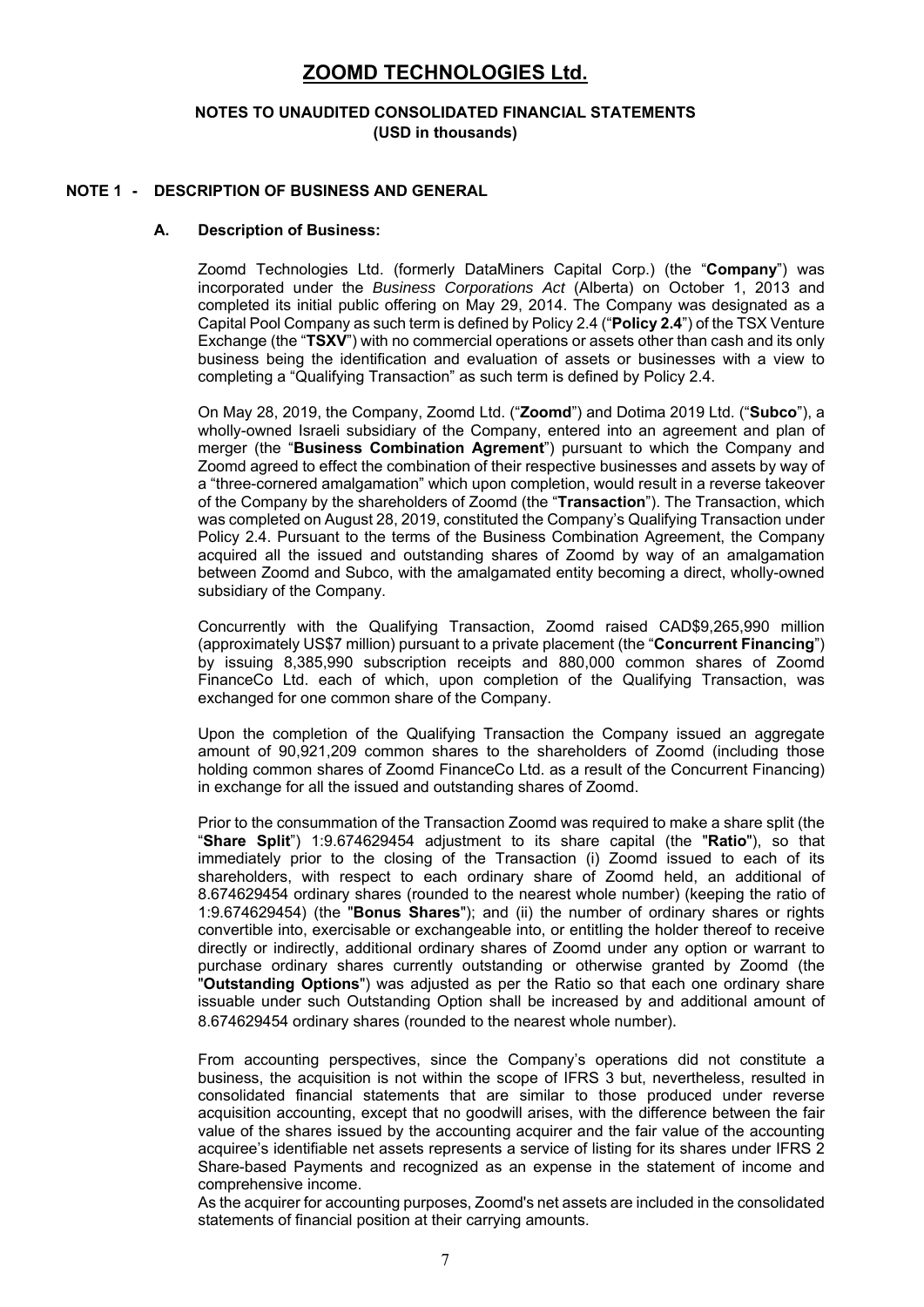#### **NOTES TO CONSOLIDATED FINANCIAL STATEMENTS (USD in thousands)**

### **NOTE 2 - SUMMARY OF SIGNIFICANT ACCOUNTING POLICIES**

### **A. Basis of preparation:**

The condensed consolidated interim financial statements of the Company are prepared in accordance with International Accounting Standard 34, "Interim Financial Reporting". Certain information and disclosures normally included in the consolidated financial statements prepared in accordance with International Financial Reporting Standards ("IFRS") have been condensed or omitted. Accordingly, these condensed consolidated interim financial statements should be read in conjunction with Zoomd annual consolidated financial statements for the year ended December 31, 2019 and accompanying notes, which have been prepared in accordance with IFRS as issued by the International Accounting Standards Board. As explained above, Zoomd is considered the accounting acquirer and this interim report is a direct continuation of the financial statements of Zoomd.

The preparation of financial statements in conformity with IFRS requires the use of certain critical accounting estimates and requires management to exercise its judgment in the process of applying the Company's accounting policies.

### **B. Risks and uncertainties**

On March 11, 2020, the World Health Organization declared the outbreak of COVID-19 as a global pandemic, which continues to spread around the world. COVID-19 and actions taken to mitigate the spread of it have had and are expected to continue to have an adverse impact on the economies and financial markets of many countries, including the geographical area in which the Company operates.

The severity of the impact of the COVID-19 pandemic on the Company's business will depend on a number of factors, including but not limited to the duration and severity of the pandemic and the extent and severity of the impact on the Company's customers, all of which are uncertain and cannot be predicted. The management of the Company is closely evaluating the impact of COVID-19 on the Company's business. The Company took a number of steps to mitigate the impact of the pandemic on its operations for 2020, including decreasing all employees' salaries by 25% for April and May 2020 and reducing some of its service providers' expenses. Further steps will be taken according to the Company's financial situation.

### **NOTE 3 - SHARE CAPITAL AND OTHER EQUITY:**

### **A. Share based payment:**

The Company established a stock option plan (the "**Plan**") for its key employees, officers and directors, and certain consultants. The Plan is administered by the Board of Directors of the Company. The Board may from time to time grant options to purchase ordinary shares of the Company and the exercise price per share. Options under the Plan expire ten years after the grant date and vest either immediately or over periods up to three years and are equitysettled.